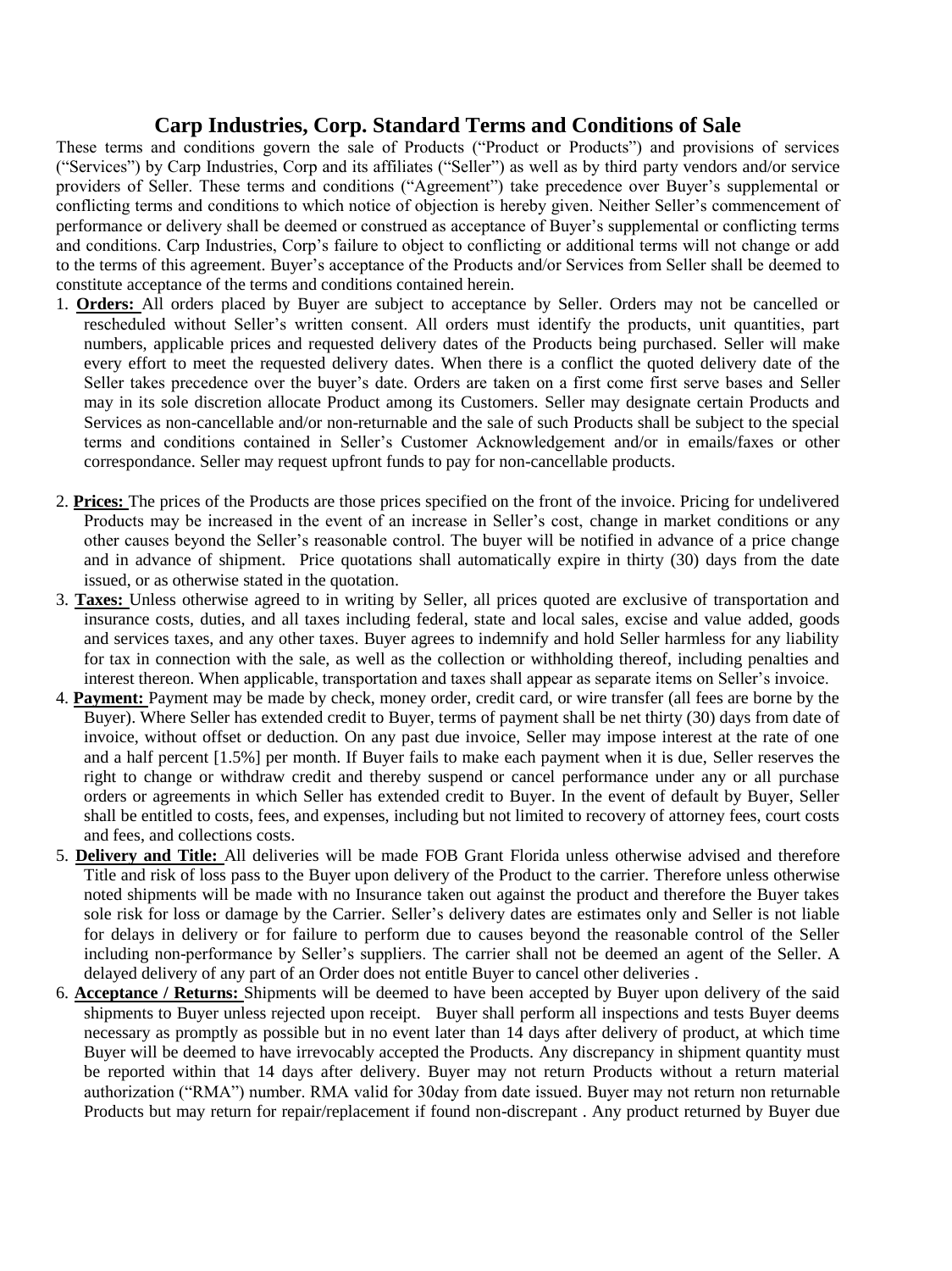to Buyer's error may be subject to a restocking charge up to 100% of the value of such Product as specified in Seller's invoice to Buyer.

- 7. **Limited Warranty:** Seller being primarily a distributor makes no warranty whatsoever as to the products provided. Seller will transfer to Buyer any Product warranties and indemnities authorized by the manufacturer, including any transferable warranties and indemnities for intellectual property infringement. Seller warrants to Buyer that Products purchased hereunder will conform to the applicable manufacturer's specifications and drawings for such products and that any value-added work performed by Seller on such Products will conform to applicable Buyer's specifications and/or manufacturers specifications as applicable. If Seller breaches this warranty, Buyer's remedy is limited to (at Seller's election) (1) refund of Buyer's purchase price for such Products (without interest), (2) repair of such Products, or (3) replacement of such Products; provided that such Products must be returned to Seller, along with acceptable evidence of purchase, within 30 days from date of delivery, transportation charges prepaid. No warranty will apply if the Product has been subject to misuse or mishandling, static discharge(electronic components), neglect, accident or modification, installation or has obvious installation or solder marks. SAVE AS EXPRESSLY PROVIDED IN THESE TERMS AND CONDITIONS, ALL IMPLIED WARRANTIES, TERMS AND CONDITIONS (WHETHER STATUTORY OR OTHERWISE) ARE EXCLUDED TO THE FULLEST EXTENT PERMITTED BY LAW. IN PARTICULAR, SELLER MAKES NO WARRANTY RESPECTING THE MERCHANTABILITY OF THE PRODUCTS OR THEIR SUITABILITY OR FITNESS FOR ANY PARTICULAR PURPOSE, NON-INFRINGEMENT OF THIRD PARTY RIGHTS AND WARRANTIES AGAINST LATENT DEFECTS.
- 8. **Limitation of Liabilities:** BUYER SHALL NOT BE ENTITLED TO, AND SELLER SHALL NOT BE LIABLE FOR, LOSS OF PROFITS OR REVENUE, PROMOTIONAL OR MANUFACTURING EXPENSES, OVERHEADS, BUSINESS INTERRUPTION COST, LOSS OF DATA, REMOVAL OR REINSTALLATION COSTS, INJURY TO REPUTATION OR LOSS OF BUYERS, PUNITIVE DAMAGES, IPR INFRINGEMENT, LOSS OF CONTRACTS OR ORDERS OR ANY INDIRECT, SPECIAL, INCIDENTAL OR CONSEQUENTIAL DAMAGES OF ANY NATURE. BUYER'S RECOVERY FROM SELLER FOR ANY CLAIM SHALL NOT EXCEED THE PURCHASE PRICE PAID FOR THE AFFECTED PRODUCTS IRRESPECTIVE OF THE NATURE OF THE CLAIM WHETHER IN CONTRACT, TORT, WARRANTY, OR OTHERWISE. BUYER WILL INDEMNIFY, DEFEND AND HOLD SELLER HARMLESS FROM ANY CLAIMS BASED ON (a) SELLER'S COMPLIANCE WITH BUYER'S DESIGNS, SPECIFICATIONS, OR INSTRUCTIONS, (b) MODIFICATION OF ANY PRODUCTS BY ANYONE OTHER THAN SELLER, or (c) USE IN COMBINATION WITH OTHER PRODUCTS.
- 9. **Export Control :** Buyer certifies that it will be the recipient of the Products to be delivered by Seller. Buyer acknowledges that the Products may be subject to the export/import control laws and regulations of various countries, including the Export Administration Laws of the United States. Products sold by Seller cannot be transferred, sold or exported to any part on the Entity List or Restricted Person List of the U. S. Department of Commerce Bureau of Industry and Security, any party designated by the U.S. Treasury Department's Office of Foreign Assets Control, and any party debarred or sanctioned for proliferation or terrorism reasons by the U.S. State Department. It is the sole responsibility of the Buyer to determine what if any export licenses are necessary and to obtain them on their own.
- 10. **Use of Products:** Products sold by Seller are specifically designed and intended for a specific use as designated by the original Manufacturer. Any use of the products other than their specific design is prohibited. (1) Buyer acknowledges that such use or sale is at Buyer's sole risk; (2) Buyer agrees that Seller and the manufacturer of the Products are not liable, in whole or in part, for any claim or damage arising from such use; and (3) Buyer agrees to indemnify, defend and hold Seller and the manufacturer of the Products harmless from and against any and all claims, damages, losses, costs, expenses and liabilities arising out of or in connection with such use or sale.
- 11. **Force Majeure:** Seller is not liable for failure to fulfill its obligations for any accepted Order or for delays in delivery due to causes beyond Seller's reasonable control including, but not limited to, acts of God, natural or artificial disaster, riot, war, strike, delay by carrier, shortage of Product, acts or omissions of other parties, acts or omissions of civil or military authority, Government priorities, changes in law, material shortages, fire,